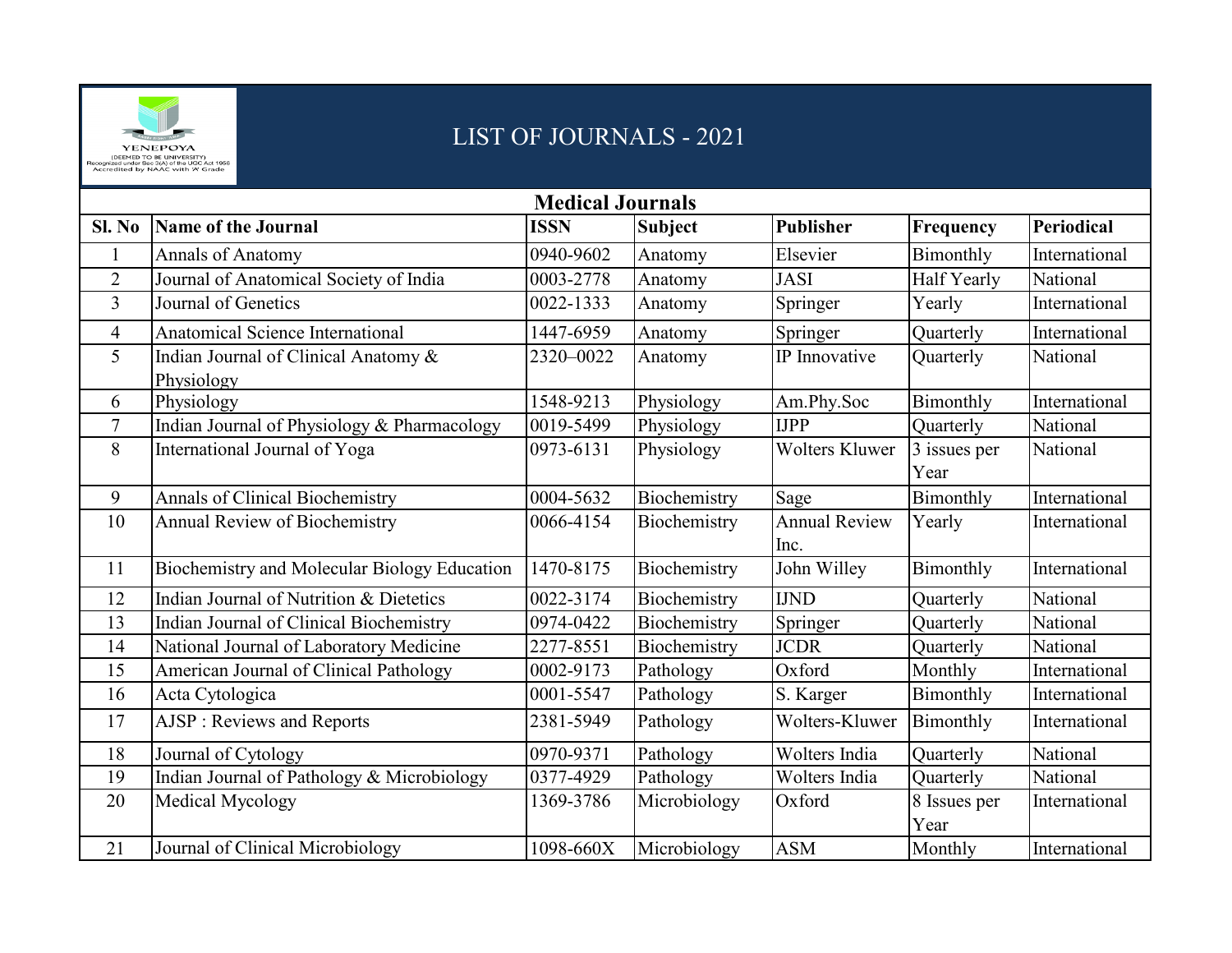| 22 | Journal of Medical Microbiology                          | 1473-5644 | Microbiology          | Micro. Socy.                 | Monthly            | International |
|----|----------------------------------------------------------|-----------|-----------------------|------------------------------|--------------------|---------------|
| 23 | <b>Clinical Microbiology Reviews</b>                     | 1098-6618 | Microbiology          | <b>ASM</b>                   | Quarterly          | International |
| 24 | Annual Review of Pharmacology & Toxicology               | 1545-4304 | Pharmacology          | <b>Annual Review</b><br>Inc. | Yearly             | International |
| 25 | Indian Journal of Pharmacology                           | 0253-7613 | Pharmacology          | Wolters India                | Bimonthly          | National      |
| 26 | <b>Indian Drugs</b>                                      | 0019-462X | Pharmacology          | <b>IDMA</b>                  | Monthly            | National      |
| 27 | Journal of Pharmacology &                                | 0976500X  | Pharmacology          | Wolters India                | Quarterly          | National      |
| 28 | Pharmacotherapeutics<br>Indian Journal of Medical Ethics | 0974-8466 | Forensic              | <b>IJME</b>                  |                    | National      |
|    |                                                          |           | Medicine              |                              | Quarterly          |               |
| 29 | Journal of Karnataka Medico Legal Society                | 0972-0839 | Forensic              | <b>JKMLS</b>                 | <b>Half Yearly</b> | National      |
|    |                                                          |           | Medicine              |                              |                    |               |
| 30 | Indian Journal of Occupational and                       | 1998-3670 | Community             | Wolters India                | 3 issues per       | National      |
|    | <b>Environmental Medicine</b>                            |           | Medicine              |                              | Year               |               |
| 31 | Indian Journal of Medical Research                       | 0971-5916 | Community             | Wolters India                | Monthly            | National      |
|    |                                                          |           | Medicine              |                              |                    |               |
| 32 | Indian Journal of Public Health                          | 0019-557X | Community<br>Medicine | Wolter India                 | Quarterly          | National      |
|    |                                                          |           |                       |                              |                    |               |
| 33 | Indian Journal of Community Medicine                     | 0970-0218 | Community             | Wolter India                 | Quarterly          | National      |
|    |                                                          |           | Medicine              |                              |                    |               |
| 34 | National Journal of Community Medicine                   | 0976-3325 | Community             | <b>NJCM</b>                  | Monthly            | National      |
|    |                                                          |           | Medicine              |                              |                    |               |
| 35 | International Journal of Epidemiology                    | 1464-3685 | Community             | Oxford                       | Bimonthly          | International |
|    |                                                          |           | Medicine              |                              |                    |               |
| 36 | New England Journal of Medicine                          | 1533-4406 | General               | <b>NEJM</b>                  | Weekly             | International |
|    |                                                          |           | Medicine              |                              |                    |               |
| 37 | Journal of Association of Physicians of India            | 0004-5772 | General               | <b>JAPI</b>                  | Monthly            | National      |
|    |                                                          |           | Medicine              |                              |                    |               |
| 38 | Journal of Vector-Borne Diseases                         | 0972-9062 | General               | <b>NIMR</b>                  | Quarterly          | National      |
|    |                                                          |           | Medicine              |                              |                    |               |
| 39 | Antiseptic                                               | 0003-5998 | General               | Professional Pub Monthly     |                    | National      |
|    |                                                          |           | Medicine              |                              |                    |               |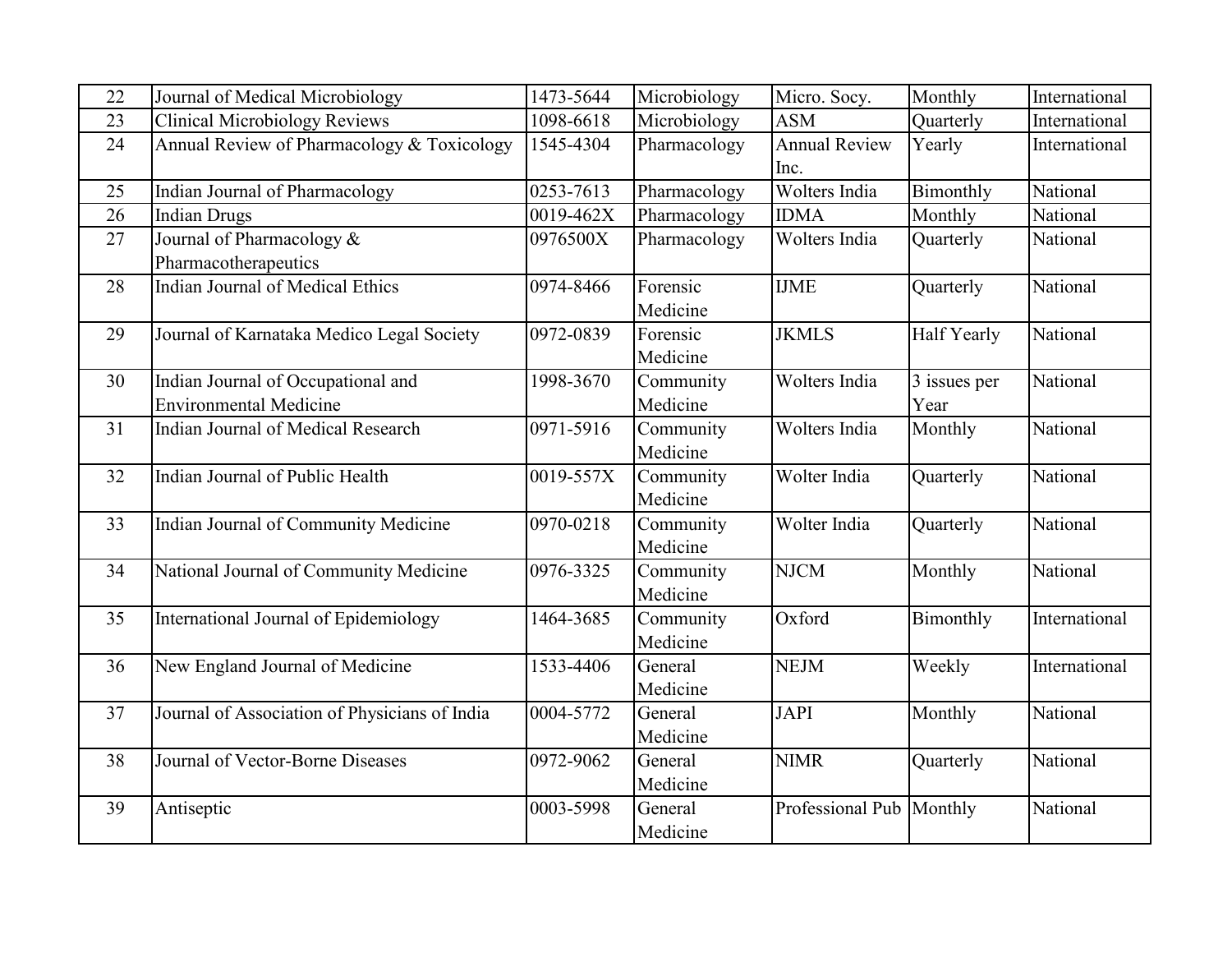| 40 | <b>BMJ</b> Academic                             | 2057-0066 | General     | <b>BMJ</b>              | Monthly            | International |
|----|-------------------------------------------------|-----------|-------------|-------------------------|--------------------|---------------|
|    |                                                 |           | Medicine    |                         |                    |               |
| 41 | Postgraduate Medical Journal                    | 0032-5473 | General     | <b>BMJ</b>              | Monthly            | International |
|    |                                                 |           | Medicine    |                         |                    |               |
| 42 | <b>Sexually Transmitted Infections</b>          | 1368-4973 | General     | <b>BMJ</b>              | 8 Issues per       | International |
|    |                                                 |           | Medicine    |                         | Year               |               |
| 43 | Indian Journal of Endocrinology & Metabolism    | 2230-8210 | General     | <b>Wolters Kluwer</b>   | Bimonthly          | National      |
|    |                                                 |           | Medicine    | Medknow                 |                    |               |
| 44 | International Journal of Diabetes in Developing | 0973-3930 | General     | Springer                | Quarterly          | National      |
|    | Countries                                       |           | Medicine    |                         |                    |               |
| 45 | Neurology India                                 | 0028-3886 | Neurology   | Wolters India           | Bimonthly          | National      |
| 46 | Annals of Indian Academy of Neurology           | 0972-2327 | Neurology   | Wolters India           | Bimonthly          | National      |
| 47 | Journal of Neurology, Neurosurgery and          | 0022-3050 | Neurology   | <b>BMJ</b>              | Monthly            | International |
|    | Psychiatry (Includes Practical Neurology +      |           |             |                         |                    |               |
|    | Journal of Neurointerventional Surgery)         |           |             |                         |                    |               |
| 48 | Cardiology Today                                | 0971-9172 | Cardiology  | <b>UBM</b> Medica       | Bimonthly          | National      |
| 49 | <b>Indian Heart Journal</b>                     | 0019-4832 | Cardiology  | Elsevier                | Bimonthly          | National      |
| 50 | Heart                                           | 1355-6037 | Cardiology  | <b>BMJ</b>              | Fortnightly        | International |
| 51 | Journal of American Academy of Dermatology      | 0190-9622 | Dermatology | Elsevier                | Monthly            | International |
| 52 | Dermatology Clinics of North America            | 0733-8635 | Dermatology | Elsevier                | Quarterly          | International |
| 53 | Indian Journal of Leprosy                       | 0254-9395 | Dermatology | Hindu Kusht             | Quarterly          | National      |
| 54 | Indian Journal of Sexually Transmitted Diseases | 0253-7184 | Dermatology | Wolters India           | Half Yearly        | National      |
|    | & AIDS                                          |           |             |                         |                    |               |
| 55 | International Journal of Trichology             | 0974-7753 | Dermatology | Wolters India           | Bimonthly          | National      |
| 56 | Journal of Cutaneous & Aesthetic Surgery        | 0974-2077 | Dermatology | Wolters India           | Quarterly          | National      |
| 57 | Indian Journal of Dermatology                   | 0378-6323 | Dermatology | Wolters India           | Bimonthly          | National      |
| 58 | Indian Journal of Pediatric Dermatology         | 2319-7250 | Dermatology | Wolters India           | Quarterly          | National      |
| 59 | <b>Clinical Dermatology Review</b>              | 2542-551X | Dermatology | Wolters India           | <b>Half Yearly</b> | National      |
| 60 | Journal of Clinical Psychiatry                  | 0160-6689 | Psychiatry  | Physicians Post         | Bimonthly          | International |
|    |                                                 |           |             | <b>Graduate Press</b>   |                    |               |
| 61 | <b>British Journal of Psychiatry</b>            | 0007-1250 | Psychiatry  | Cambridge               | Monthly            | International |
|    |                                                 |           |             | <b>University Press</b> |                    |               |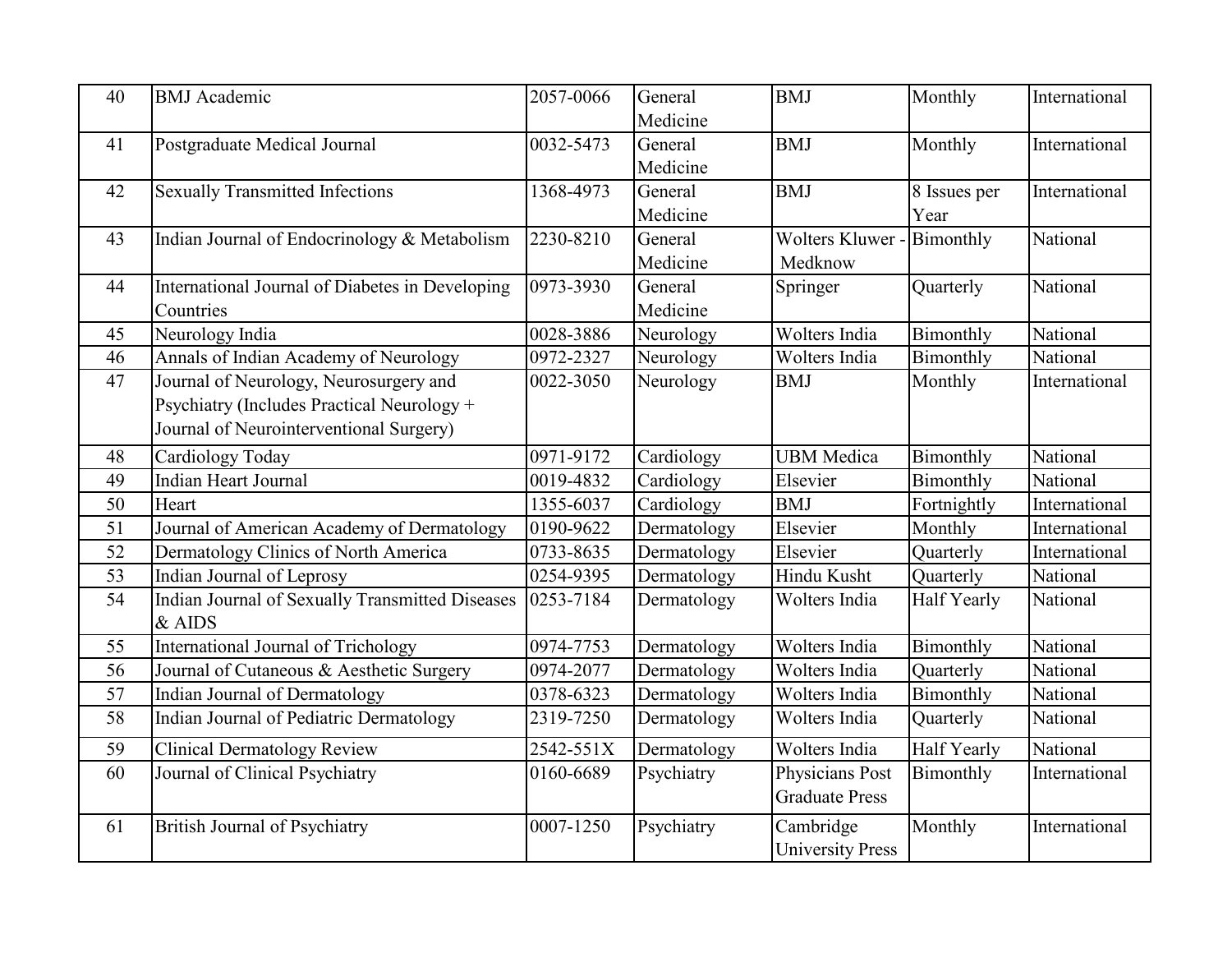| 62 | Indian Journal of Psychological Medicine                  | 0253-7176 | Psychiatry             | Sage                                 | Bimonthly          | National      |
|----|-----------------------------------------------------------|-----------|------------------------|--------------------------------------|--------------------|---------------|
| 63 | Indian Journal of Psychiatry                              | 0019-5545 | Psychiatry             | Wolters India                        | Bimonthly          | National      |
| 64 | Annals of Indian Psychiatry                               | 2588-8358 | Psychiatry             | Indian<br>Psychiatry<br>Society      | <b>Half Yearly</b> | National      |
| 65 | <b>British Journal of Surgery</b>                         | 0007-1323 | <b>General Surgery</b> | Oxford                               | Monthly            | International |
| 66 | Indian Journal of Surgery                                 | 0973-9793 | <b>General Surgery</b> | Springer India                       | Bimonthly          | National      |
| 67 | Paediatric Surgery International                          | 1437-9813 | General Surgery        | Springer                             | Monthly            | International |
| 68 | Indian Journal of Gastroenterology                        | 0254-8860 | Gastroenterology       | Springer                             | Bimonthly          | National      |
| 69 | <b>GUT</b> (Includes Frontline Gastroentrology)           | 0017-5749 | Gastroenterology       | <b>BMJ</b>                           | Monthly            | International |
| 70 | <b>BJU</b> International                                  | 1464-4096 | Urology                | John Willey                          | Monthly            | International |
| 71 | Journal of Urology                                        | 0022-5347 | Urology                | Wolters Kluwer                       | Monthly            | International |
| 72 | <b>Urology Clinics of North America</b>                   | 0094-0143 | Urology                | Elsevier                             | Quaterly           | International |
| 73 | Indian Journal Urology                                    | 0970-1591 | Urology                | Wolters India                        | Quarterly          | National      |
| 74 | The Bone & Joint Journal (British)                        | 2049-4394 | Orthopaedics           | The Bone &<br>Joint Journal          | Monthly            | International |
| 75 | Journal of Bone & Joint Surgery (American)                | 0021-9355 | Orthopaedics           | <b>Wolters Kluwer</b>                | Fort Nightly       | International |
| 76 | Indian Journal of Orthopaedics                            | 0019-5413 | Orthopaedics           | Springer India                       | Bimonthly          | National      |
| 77 | Journal of The American Academy of<br>Orthopedic Surgeons | 1067-151X | Orthopaedics           | <b>Wolters Kluwer</b>                | Fort Nightly       | International |
| 78 | Clinical Orthopaedics and Related Research                | 0009-921X | Orthopaedics           | Wolters Kluwer                       | Monthly            | International |
| 79 | <b>International Ophthalmology Clinics</b>                | 0020-8167 | Ophthalmology          | <b>Wolters Kluwer</b>                | Quarterly          | International |
| 80 | Journal of Cataract and Refractive Surgery                | 1873-4502 | Ophthalmology          | <b>Wolters Kluwer</b>                | Monthly            | International |
| 81 | Indian Journal of Ophthalmology                           | 0301-4738 | Ophthalmology          | Wolters India                        | Monthly            | National      |
| 82 | Annals of Otology, Rhinology & Laryngology                | 0003-4894 | <b>ENT</b>             | Sage                                 | Monthly            | International |
| 83 | American Journal of Otolaryngology                        | 0196-0709 | <b>ENT</b>             | Elsevier                             | Bimonthly          | International |
| 84 | Journal of Laryngology & Otology                          | 1748-5460 | <b>ENT</b>             | Cambridge<br><b>University Press</b> | Monthly            | International |
| 85 | Otolaryngologic Clinics of North America                  | 0030-6665 | <b>ENT</b>             | Elsevier                             | Bimonthly          | International |
| 86 | Indian Journal of Otolaryngology, Head & Neck<br>Surgery  | 2231-3796 | <b>ENT</b>             | Springer India                       | Quarterly          | National      |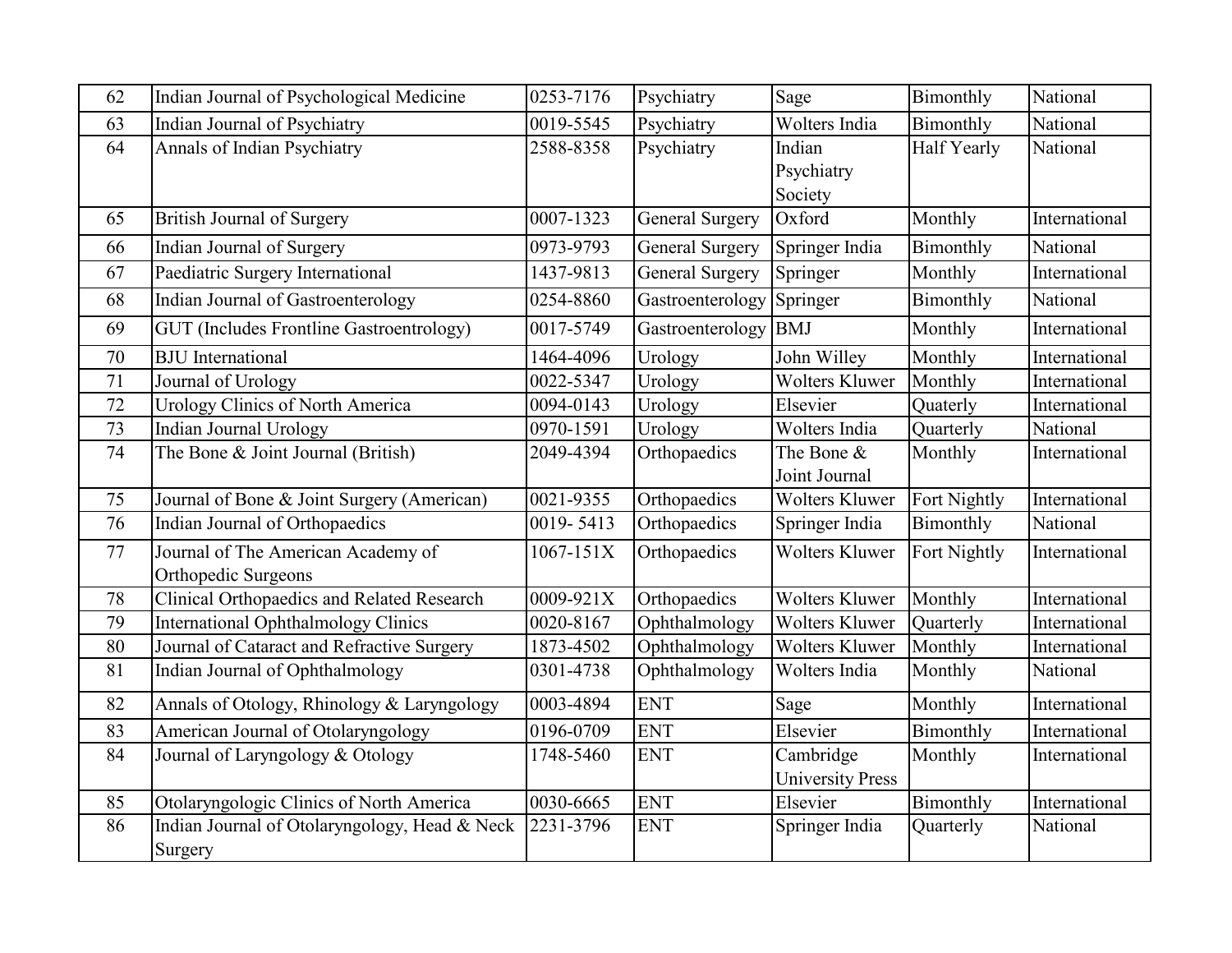| 87  | International Journal of Phono Surgery and                | 2231-3702 | <b>ENT</b>  | Jaypee Brothers   | <b>Half Yearly</b>        | National      |
|-----|-----------------------------------------------------------|-----------|-------------|-------------------|---------------------------|---------------|
|     | Laryngology                                               |           |             |                   |                           |               |
| 88  | <b>Indian Journal of Otology</b>                          | 2249-9520 | <b>ENT</b>  | Wolters India     | Quarterly                 | National      |
| 89  | Obstetrics & Gynecology Clinics of North                  | 0889-8545 | <b>OBG</b>  | Elsevier          | Quarterly                 | International |
|     | America                                                   |           |             |                   |                           |               |
| 90  | American Journal of OBG                                   | 0002-9378 | <b>OBG</b>  | Elsevier          | Monthly                   | International |
| 91  | Journal of Paediatric Obstetrics and Gynaecology          |           | <b>OBG</b>  | <b>UBM</b> Medica | Bimonthly                 | National      |
| 92  | Obstetrics & Gynaecology Green Journal                    | 0029-7844 | <b>OBG</b>  | <b>LWW</b>        | Monthly                   | International |
| 93  | Journal of Obstetrics & Gynaecology of India              | 0971-9202 | <b>OBG</b>  | Springer          | Bimonthly                 | National      |
| 94  | Pediatrics : Journal of American Academy of               | 0031-4005 | Paediatrics | Am. Academy       | Monthly                   | International |
|     | Paediatrics                                               |           |             | of Paediatric     |                           |               |
| 95  | <b>Indian Journal of Paediatrics</b>                      | 0973-7693 | Paediatrics | $_{\text{IJP}}$   | Monthly                   | National      |
| 96  | <b>Indian Paediatrics</b>                                 | 0974-7559 | Paediatrics | $\overline{IP}$   | Monthly                   | National      |
| 97  | <b>Indian Journal of Practical Padiatrics</b>             |           | Paediatrics | <b>IJPP</b>       | Quarterly                 | National      |
| 98  | <b>Clinical Paediatrics</b>                               | 0009-9228 | Paediatrics | Sage              | 14 Issues                 | International |
| 99  | Archives of Diseases in Childhood (Includes               | 0003-9888 | Paediatrics | <b>BMJ</b>        | Monthly                   | International |
|     | Fetal & Neonatal + Education & Practice                   |           |             |                   |                           |               |
|     | Edition)                                                  |           |             |                   |                           |               |
| 100 | <b>British Journal of Anaesthesia</b>                     | 0007-0912 | Anaesthesia | Elsevier          | Monthly                   | International |
| 101 | Indian Journal of Anaesthesia                             | 0019-5049 | Anaesthesia | Wolters India     | Monthly                   | National      |
| 102 | Journal of Anaesthesiology Clinical                       | 0970-9185 | Anaesthesia | Wolters India     | Quarterly                 | National      |
|     | Pharmacology                                              |           |             |                   |                           |               |
| 103 | Trauma                                                    | 1477-0350 | Anaesthesia | Sage              | Quarterly                 | International |
| 104 | Airway Journal                                            | 2665-9425 | Anaesthesia | Wolters India     | $\overline{3}$ issues per | National      |
|     |                                                           |           |             |                   | Year                      |               |
| 105 | Chest                                                     | 0012-3692 | Pulmonary   | Elsevier          | Monthly                   | International |
|     |                                                           |           | Medicine    |                   |                           |               |
| 106 | American Journal of Respiratory & Critical Care 1073-449X |           | Pulmonary   | Am. Thoracic      | Fort Nightly              | International |
|     | Medicine                                                  |           | Medicine    | Socy.             |                           |               |
| 107 | Indian Journal of Chest Diseases & Allied                 | 0377-9343 | Pulmonary   | V.P. Chest        | Quarterly                 | National      |
|     | Sciences                                                  |           | Medicine    | Institute         |                           |               |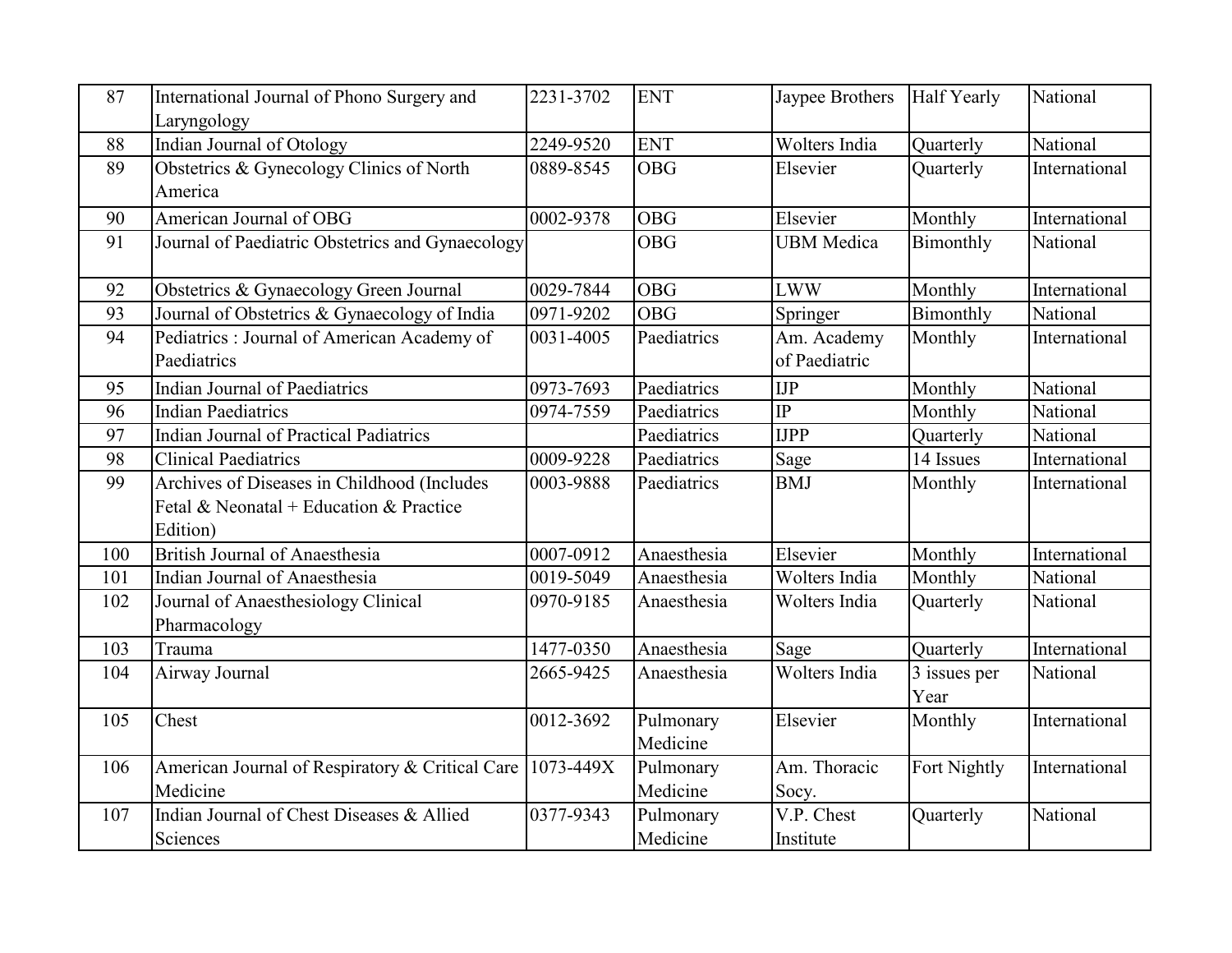| 108 | Indian Journal of Tuberculosis                                        | 0019-5707 | Pulmonary<br>Medicine      | Elsevier                     | Quarterly             | International |
|-----|-----------------------------------------------------------------------|-----------|----------------------------|------------------------------|-----------------------|---------------|
| 109 | The International Journal of Tuberculosis and<br><b>Lung Diseases</b> | 1815-7920 | Pulmonary<br>Medicine      | The Union                    | Monthly               | International |
| 110 | Lung India                                                            | 0970-2113 | Pulmonary<br>Medicine      | Wolters India                | Bimonthly             | National      |
| 111 | Indian Journal of Thoracic and Cardiovascular<br>Surgery              | 0970-9134 | Pulmonary<br>Medicine      | Springer                     | Bimonthly             | National      |
| 112 | Thorax                                                                | 0040-6376 | Pulmonary<br>Medicine      | <b>BMJ</b>                   | Monthly               | International |
| 113 | Indian Journal of Radiology & Imaging                                 | 0971-3026 | Radiology                  | Wolters India                | Quarterly             | National      |
| 114 | Radiographics                                                         | 0271-5333 | Radiology                  | <b>RSNA</b>                  | 7 issue per<br>year   | International |
| 115 | Radiology                                                             | 0033-8419 | Radiology                  | <b>RSNA</b>                  | Monthly               | International |
| 116 | American Journal of Audiology                                         | 1558-9137 | Speech &<br>Hearing        | <b>ASHA</b>                  | Quarterly             | International |
| 117 | Journal of Vestibular Research                                        | 1878-6464 | Speech &<br>Hearing        | <b>IOS PRESS</b>             | Bimonthly             | International |
| 118 | Journal of Academy of Hospital administration                         | 0970-9452 | Hospital<br>Administration | Academy of<br>Hospital Admin | <b>Half Yearly</b>    | National      |
| 119 | Journal of Health Care Management                                     | 1096-9012 | Hospital<br>Administration | Lippincott                   | Bimonthly             | International |
| 120 | International Journal of Health Management and<br>Information         | 2229-3108 | Hospital<br>Administration | Serial<br>Publication        | <b>Half Yearly</b>    | National      |
| 121 | Indian Journal of Hospital Administration                             |           | Hospital<br>Administration | Redflower                    | Half Yearly           | National      |
| 122 | Academic Medicine                                                     | 1040-2446 | <b>MET</b>                 | <b>Wolters Kluwer</b>        | Monthly               | International |
| 123 | Indian Journal of Surgical Oncology                                   | 0975-7651 | Surgical<br>Oncology       | Springer India               | Quarterly             | National      |
| 124 | Annals of Surgical Oncology                                           | 1068-9265 | Surgical<br>Oncology       | Springer                     | 13 issues per<br>year | International |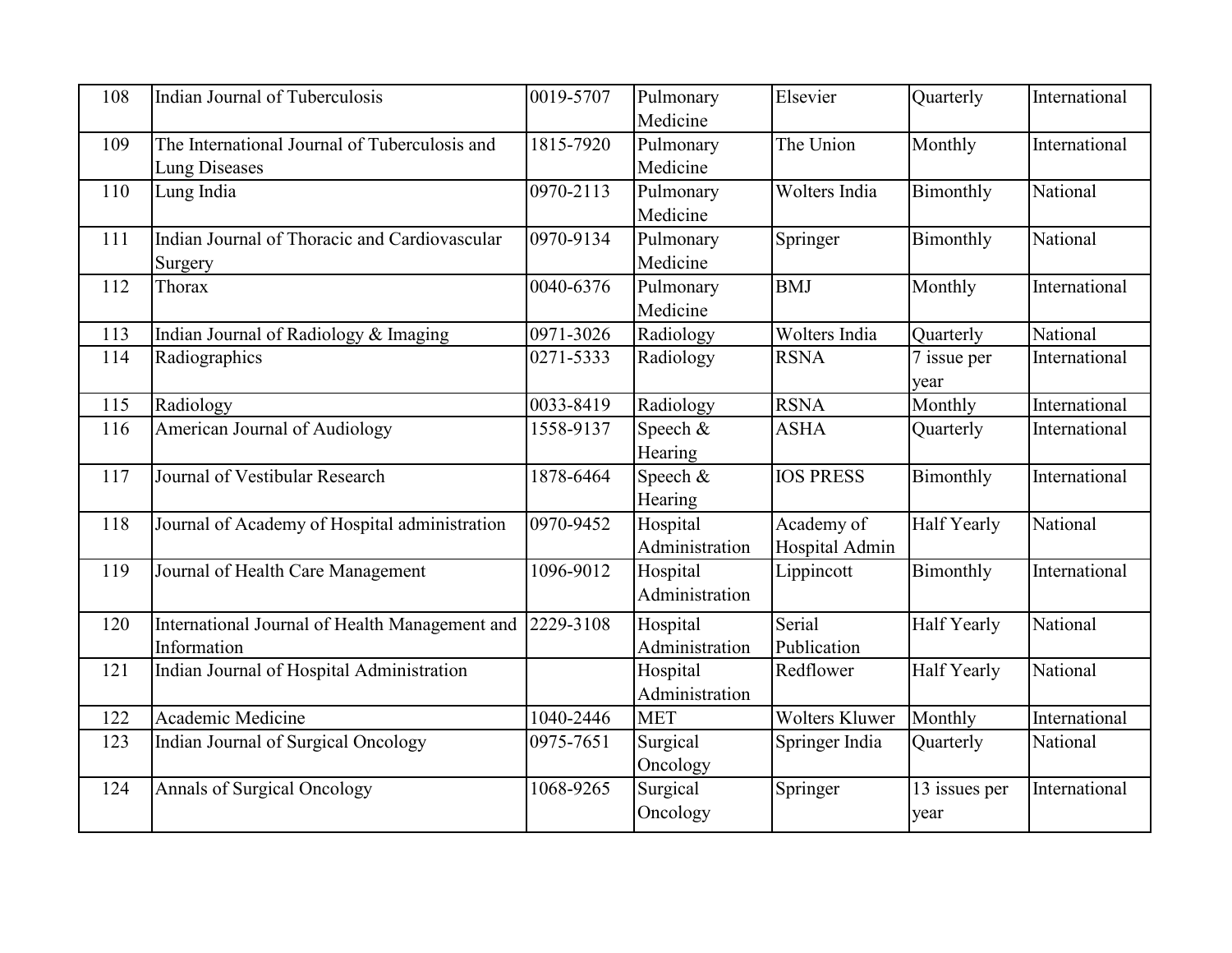| 125 | Indian Journal of Palliative Care                                      | 0973-1075 | Surgical<br>Oncology                  | Wolters India                   | Quarterly          | National      |  |  |  |
|-----|------------------------------------------------------------------------|-----------|---------------------------------------|---------------------------------|--------------------|---------------|--|--|--|
| 126 | Journal of Indian Academy of Geriatrics                                | 0974-3405 | Geriatric<br>Medicine                 | <b>JIAG</b>                     | Quarterly          | National      |  |  |  |
| 127 | Age and Ageing                                                         | 0002-0729 | Geriatric<br>Medicine                 | Oxford                          | Bimonthly          | International |  |  |  |
| 128 | Australasian Journal of Ageing                                         | 1741-6612 | Geriatric<br>Medicine                 | John Wiley                      | Quarterly          | International |  |  |  |
| 129 | Journal of American Geriatric Society                                  | 1532-5415 | Geriatric<br>Medicine                 | Wiley                           | Monthly            | International |  |  |  |
| 130 | Cell Stem Cell                                                         | 1875-9777 | Research                              | Elsevier                        | Monthly            | International |  |  |  |
| 131 | Alzheimers & Dementia                                                  | 1552-5279 | Research                              | John Wiley                      | Monthly            | International |  |  |  |
| 132 | Medical Equipment & Automation                                         |           | General                               | Chary Pub                       | Bimonthly          | National      |  |  |  |
| 133 | Indian Journal of Clinical Practice                                    | 0971-0875 | General                               | <b>IJCP</b>                     | Monthly            | National      |  |  |  |
|     | <b>Dental Journals</b>                                                 |           |                                       |                                 |                    |               |  |  |  |
| 134 | Journal of Maxillofacial and Oral Surgery                              | 0972-8279 | Oral $\&$<br>Maxillofacial<br>Surgery | Springer India                  | Quarterly          | National      |  |  |  |
| 135 | Journal of Clinical Orthodontics                                       | 0022-3875 | Orthodontics                          | <b>JCO</b> Publications Monthly |                    | International |  |  |  |
| 136 | Australasian Orthodontic Journal                                       | 2207-7472 | Orthodontics                          | <b>AOJ</b>                      | <b>Half Yearly</b> | International |  |  |  |
| 137 | European Journal of Prosthodontics and<br><b>Restorative Dentistry</b> | 0965-7452 | Prosthodontics                        | Dennis Barber                   | Quarterly          | International |  |  |  |
| 138 | Journal of Prosthodontics                                              | 1883-1958 | Prosthodontics                        | John Wiley                      | Quarterly          | International |  |  |  |
| 139 | <b>International Journal of Pediatric Dentistry</b>                    | 0960-7439 | Pedodontics                           | Wiley                           | Bimonthly          | International |  |  |  |
| 140 | European Archives of Paediatric Dentistry                              | 1818-6300 | Pedodontics                           | Springer                        | Bimonthly          | International |  |  |  |
| 141 | Clinical Dentistry                                                     | 0974-3979 | Pedodontics                           | <b>IDA</b> Publication          | Monthly            | National      |  |  |  |
| 142 | Journal of Periodontology with Clinical<br>Advances in Periodontics    | 2163-0097 | Periodontics                          | John Wiley                      | Monthly            | International |  |  |  |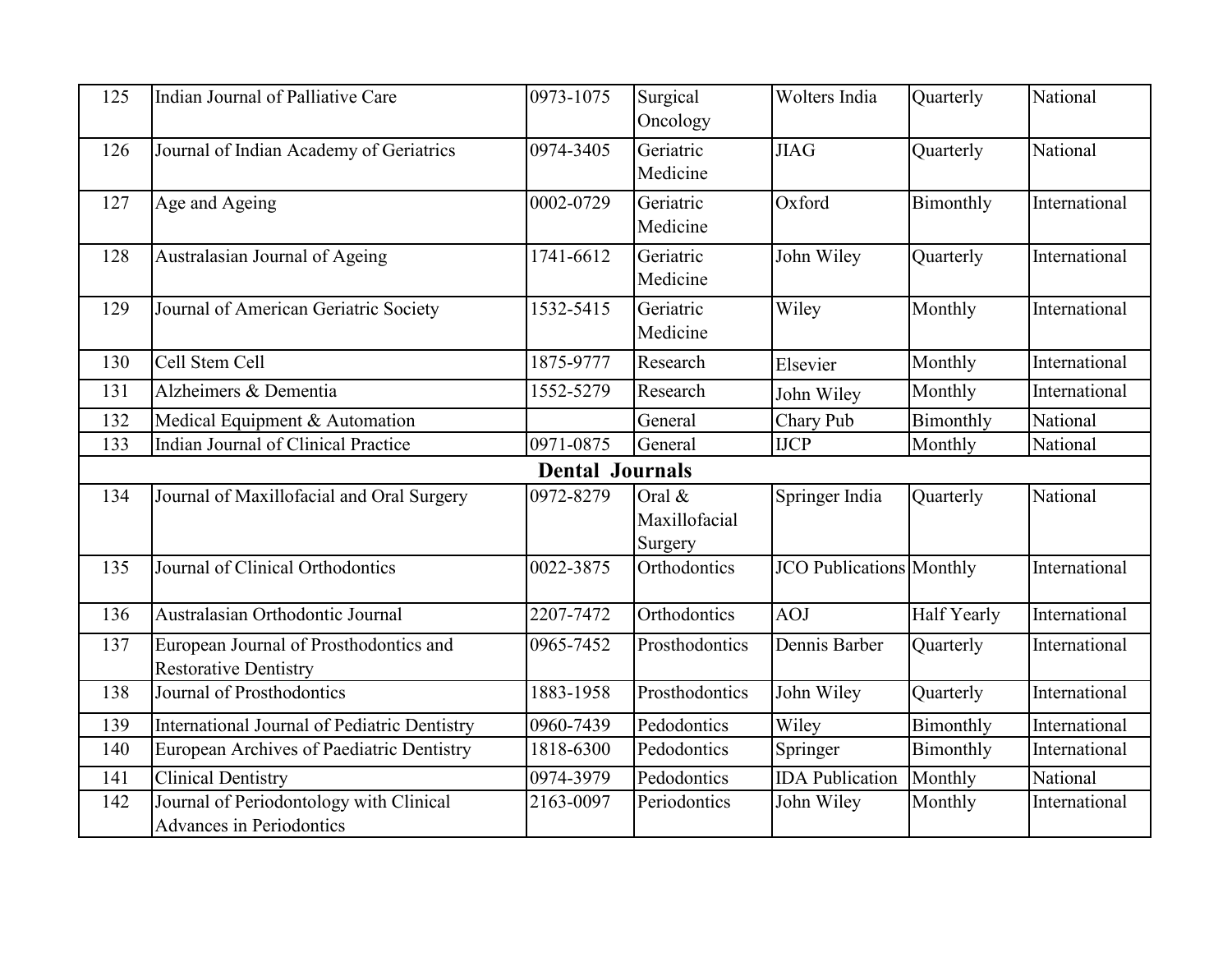| 143 | Periodontology -2000                                              | 0906-6713               | Periodontics                               | Willey                    | 3 Issues Per<br>Year  | International |
|-----|-------------------------------------------------------------------|-------------------------|--------------------------------------------|---------------------------|-----------------------|---------------|
| 144 | <b>Community Dental Health</b>                                    | 0265-539X               | Public Health<br>Dentistry                 | Dennis Barber             | Quarterly             | International |
| 145 | Journal of Public Health Dentistry                                | 1752-7325               | Public Health<br>Dentistry                 | Wiley Blackwell Quarterly |                       | International |
| 146 | Operative Dentistry                                               | 0361-7734               | Endodontics &<br>Conservative<br>Dentistry | <b>OD</b>                 | Bimonthly             | International |
| 147 | Australian Endodontics Journal                                    | 1747-4477               | Endodontics &<br>Conservative<br>Dentistry | <b>Sherdian Press</b>     | 3 Issue Per<br>Year   | International |
| 148 | Dento Maxillofacial Radiology                                     | 0250-832X               | Oral Medicine<br><b>And Radiology</b>      | John Willey               | 8 Issue Per<br>Year   | International |
| 149 | Oral Radiology                                                    | 0911-6028               | Oral Medicine<br>And Radiology             | Springer                  | Quarterly             | International |
| 150 | Oral Surgery, Oral medicine, Oral Pathology<br>and Oral Radiology | 2212-4403               | Oral Pathology                             | Elsevier                  | Monthly               | International |
| 151 | Cleft Palate Craniofacial Journal                                 | 1055-6656               | Centre for<br>Craniofacial<br>Anomalies    | Sage                      | Bimonthly             | International |
| 152 | <b>British Dental Journal</b>                                     | 0007-0610               | General                                    | <b>Springer Nature</b>    | Fort Nightly          | International |
| 153 | Dental Update                                                     | 0305-5000               | General                                    | Geroge Warman             | 11 issues Per<br>Year | International |
| 154 | Journal of Indian Dental Association                              | 2248-9231               | General                                    | <b>IDA</b> Publication    | Monthly               | National      |
|     |                                                                   | <b>Nursing Journals</b> |                                            |                           |                       |               |
| 155 | Nursing Journal of India                                          | 0029-6503               | Nursing                                    | <b>TNA</b>                | Bimonthly             | National      |
| 156 | Journal of Psychiatric Nursing                                    | 2277-9035               | Nursing                                    | Red Flower                | 3 Issue Per<br>Year   | National      |
| 157 | International Journal of Nursing Education                        | 0974-9349               | Nursing                                    | Medicolegal<br>Society    | Quarterly             | National      |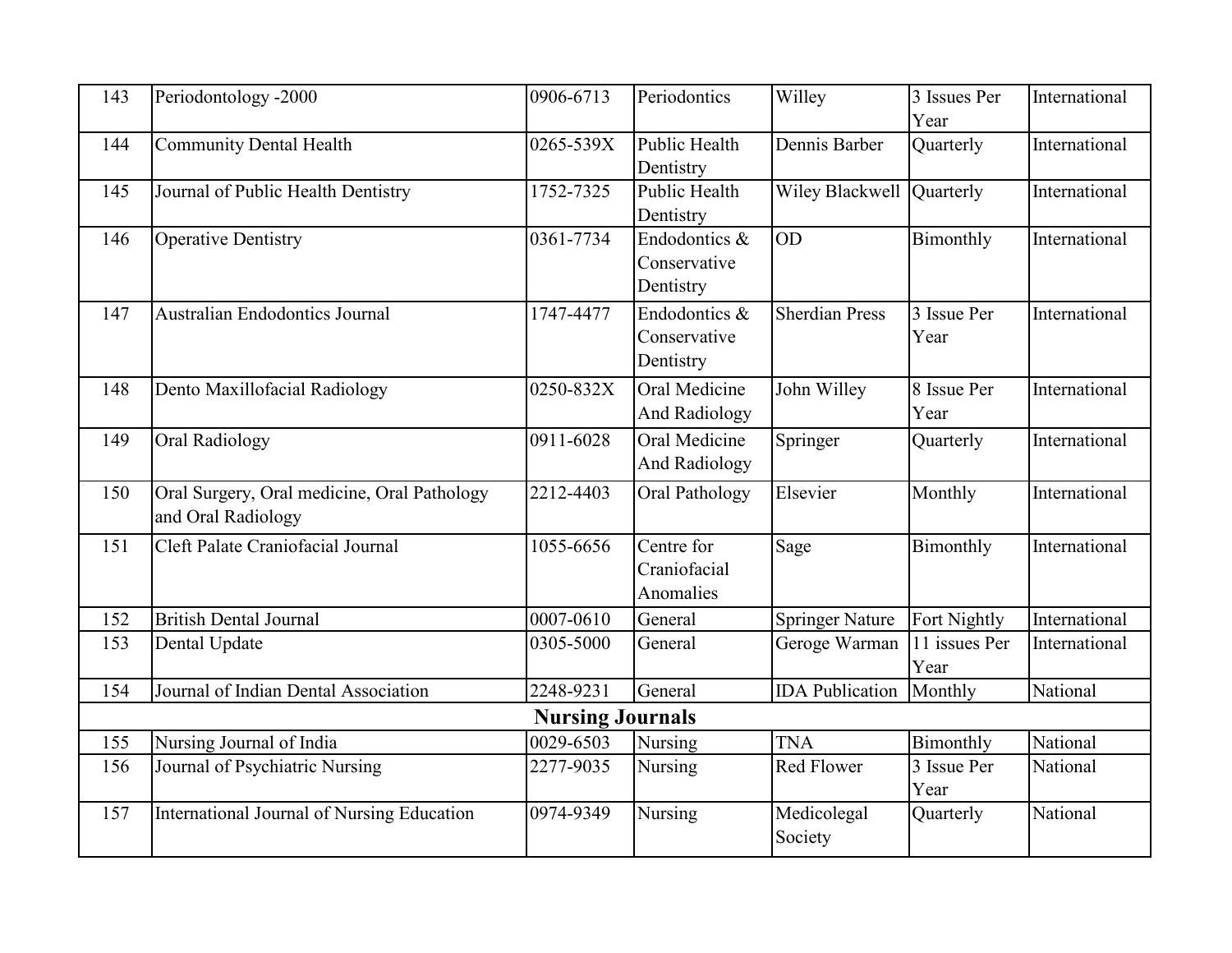| 158            | Nursing and Midwifery Research Journal                                                   | 0974-150X                     | Nursing       | Nursing<br><b>Research Forum</b>      | Quarterly           | National      |
|----------------|------------------------------------------------------------------------------------------|-------------------------------|---------------|---------------------------------------|---------------------|---------------|
| 159            | International Journal of Nursing and Midwifery<br>Research Journal                       | 2455-9318                     | Nursing       | Advanced<br>Research<br>Publication   | Quarterly           | National      |
| 160            | Indian Journal of Community Health                                                       | 0971-7587                     | Nursing       | <b>IJCH</b>                           | Quarterly           | National      |
| 161            | Community and Public Health Nursing                                                      | 2455-8621                     | Nursing       | Red Flower                            | 3 Issue Per<br>Year | National      |
| 162            | <b>Indian Journal of Continuing Nursing Education</b>                                    | 2230-7354                     | Nursing       | Christian<br>Medical Colloge          | Half-Yearly         | National      |
| 163            | Journal of Nursing Research Society of India                                             | 0975 - 6841                   | Nursing       | <b>NRSI</b>                           | Monthly             | National      |
| 164            | Journal of Community Health Nursing                                                      |                               | Nursing       | Taylor & Francis Quarterly            |                     | International |
| 165            | Journal of Obstetrics Gynaecology & Neonatal<br>Nursing (JOGNN) (Including Women Health) | 0884-2175                     | Nursing       | Elsevier                              | Bimonthly           | International |
| 166            | <b>American Journal of Nursing</b>                                                       | 0002-936X                     | Nursing       | Lippincotts                           | Monthly             | International |
| 167            | <b>Archives of Psychiatric Nursing</b>                                                   | 0883-9417                     | Nursing       | Elsevier                              | Bimonthly           | International |
|                |                                                                                          | <b>Physiotherapy Journals</b> |               |                                       |                     |               |
| 168            | Physiotherapy Canada Journal                                                             | 0300-0508                     | Physiotherapy | University of<br><b>Toronto Press</b> | Quarterly           | International |
| 169            | Physical Therapy Journal                                                                 | 1538-6724                     | Physiotherapy | Oxford                                | Monthly             | International |
| 170            | Journal of Orthopaedic and Sports Physical<br>Therapy                                    | 0190-6011                     | Physiotherapy | <b>JOSPT</b>                          | Monthly             | International |
| 171            | Exercise & Sports Science Reviews                                                        | 0091-6331                     | Physiotherapy | Wolters Kluwer                        | Quarterly           | International |
| 172            | <b>ACSM's Health &amp; Fitness Journal</b>                                               | 1091-5397                     | Physiotherapy | <b>Wolters Kluwer</b>                 | Bimonthly           | International |
| 173            | Journal of Strength & Conditioning Research                                              | 1064-8011                     | Physiotherapy | <b>Wolters Kluwer</b>                 | Monthly             | International |
| 174            | Indian Journal of Physiotherapy and<br>Occupational Therapy                              | 0973-5666                     | Physiotherapy | Inst.of Medico<br>Legal Pub.          | Quarterly           | National      |
| 175            | Paediatric Physical Therapy                                                              | 0898-5669                     | Physiotherapy | Wolters Kluwer                        | Quarterly           | International |
|                |                                                                                          | <b>Pharmacy Journals</b>      |               |                                       |                     |               |
| <b>D</b> Pharm |                                                                                          |                               |               |                                       |                     |               |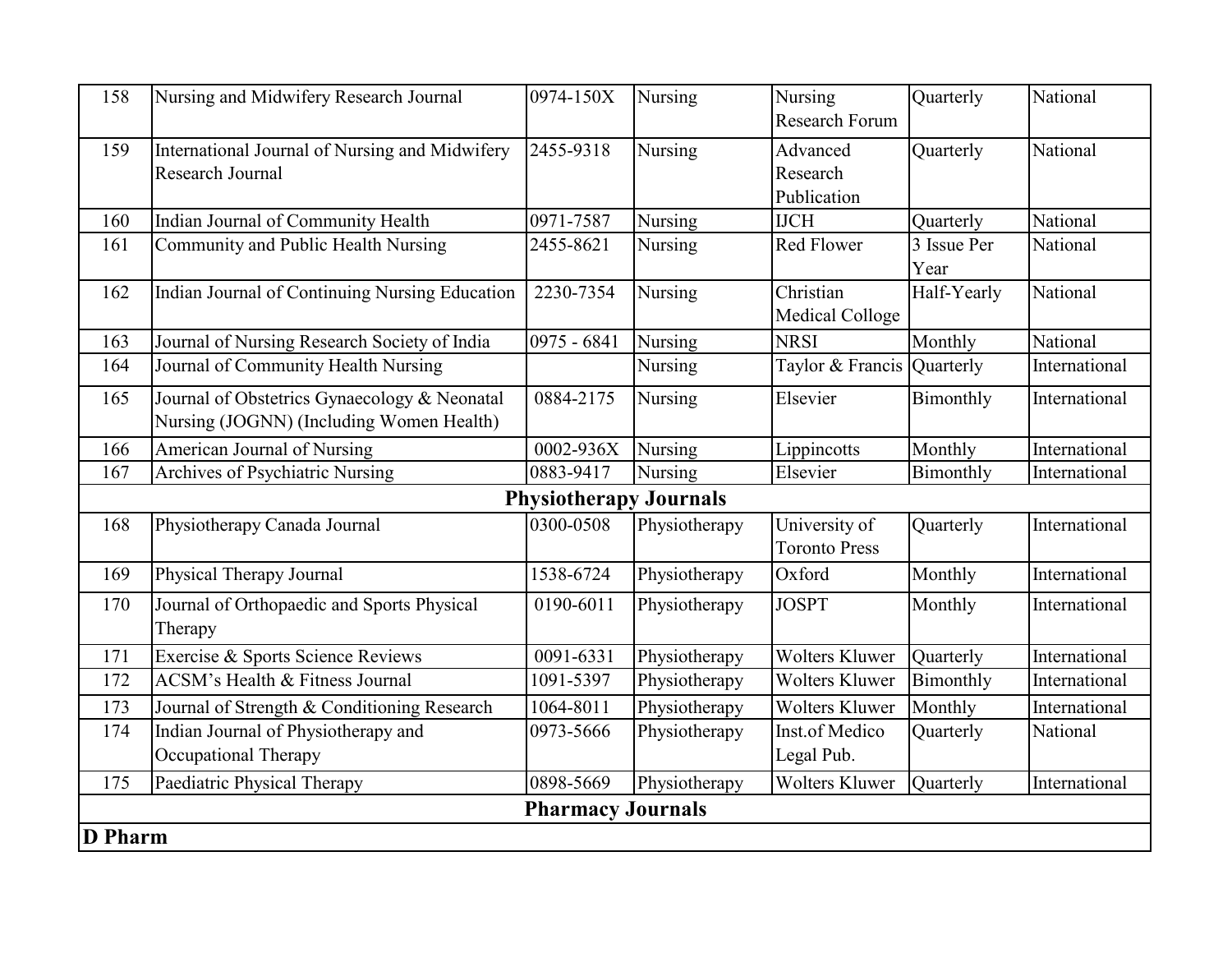| 176 | Pharma Times                                                          | 0031-6849                | Pharmacy | Pharma Times            | Weekly       | National |  |  |  |  |
|-----|-----------------------------------------------------------------------|--------------------------|----------|-------------------------|--------------|----------|--|--|--|--|
| 177 | International Journal of Chemical Synthesis &                         |                          | Pharmacy | <b>STM</b> Journals     | Half-Yearly  | National |  |  |  |  |
|     | <b>Chemical Reactions</b>                                             |                          |          | Subscription            |              |          |  |  |  |  |
| 178 | <b>Express Pharma Pulse</b>                                           |                          | Pharmacy | <b>Express Pharma</b>   | Fort Nightly | National |  |  |  |  |
| 179 | Indian Journal of Hospital Pharmacy                                   |                          | Pharmacy | Manipal Univ.           | Bimonthly    | National |  |  |  |  |
| 180 | Chronicle-Pharma Biz                                                  |                          | Pharmacy | Pharma Times            | Weekly       | National |  |  |  |  |
|     | <b>B</b> Pharm                                                        |                          |          |                         |              |          |  |  |  |  |
| 181 | Asian Journal of Research in Chemistry                                | 0974-4169                | Pharmacy | A & V<br>Publications   | Bimonthly    | National |  |  |  |  |
| 182 | International Journal of Medicinal Chemistry<br>and Analysis          | 2394-2789                | Pharmacy | Pharma<br>Intelligence  | Half-Yearly  | National |  |  |  |  |
| 183 | International Journal of Pharmacology Research                        | 2249-7641                | Pharmacy | Pharma<br>Intelligence  | Half-Yearly  | National |  |  |  |  |
| 184 | Indian Journal of Chemistry-section A                                 | 0376-4710                | Pharmacy | <b>NISCAIR</b>          | Monthly      | National |  |  |  |  |
| 185 | Indian Journal of Chemistry-section B                                 | 0376-4699                | Pharmacy | <b>NISCAIR</b>          | Monthly      | National |  |  |  |  |
| 186 | Phytopharm                                                            |                          | Pharmacy | Phytopharm              | Monthly      | National |  |  |  |  |
| 187 | Indian Journal of Pharmaceutics                                       | 2229-7405                | Pharmacy | Serials Pub.            | Half-Yearly  | National |  |  |  |  |
| 188 | Indian Journal of Pharmaceutical Sciences                             | 0250-474X                | Pharmacy | <b>IJPS</b>             | Bimonthly    | National |  |  |  |  |
| 189 | Indian Journal of Pharmaceutical Education and<br>Research            | 0019-5464                | Pharmacy | <b>IJPER</b>            | Quarterly    | National |  |  |  |  |
| 190 | Asian Journal of Pharmaceutics                                        | 0973-8398                | Pharmacy | <b>BRNSS PUB.</b>       | Quarterly    | National |  |  |  |  |
| 191 | International Journal of Green Pharmacy                               | 0973-8258                | Pharmacy | <b>BRNSS PUB.</b>       | Quarterly    | National |  |  |  |  |
|     |                                                                       | <b>Ayurveda Journals</b> |          |                         |              |          |  |  |  |  |
| 192 | AYU : An International Quarterly Journal of<br>Research in Ayurveda   | 0974-8520                | Ayurveda | Wolters India           | Quarterly    | National |  |  |  |  |
| 193 | Journal of AYUSH: Ayurveda,                                           | 2321-6484                | Ayurveda | <b>STM</b>              | 3 Issue Per  | National |  |  |  |  |
|     | Yoga, Unani, Siddha & Homoeopathy                                     |                          |          |                         | Year         |          |  |  |  |  |
| 194 | Vedantha Kesari                                                       | 0042-2983                | Ayurveda | Sri Ramakrishna<br>Math | Monthly      | National |  |  |  |  |
| 195 | International Journal of Research in Ayurveda & 2277-4343<br>Pharmacy |                          | Ayurveda | <b>IJRYP</b>            | Bimonthly    | National |  |  |  |  |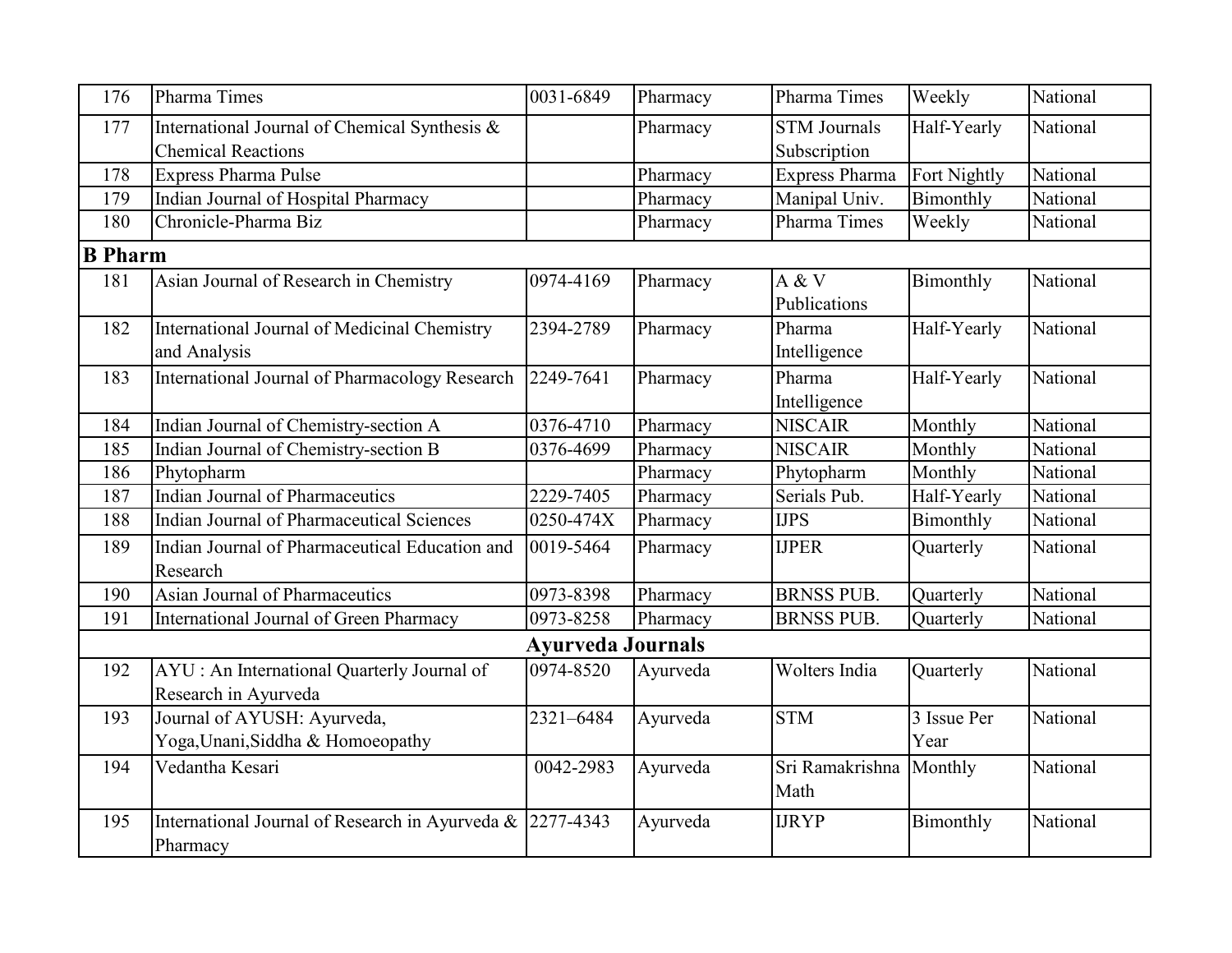| 196 | <b>CSIR News</b>                                           | 0409-7467                   | Ayurveda    | <b>NISCAIR</b>              | Monthly     | National      |
|-----|------------------------------------------------------------|-----------------------------|-------------|-----------------------------|-------------|---------------|
| 197 | <b>Indian Drug Review</b>                                  |                             | Ayurveda    | <b>CIMS</b> Medica          | Bimonthly   | National      |
| 198 | Medicinal & Aromatics Plants Abstracts                     | 0250-4367                   | Ayurveda    | <b>NISCAIR</b>              | Bimonthly   | National      |
| 199 | Journal of Research in Indian Medicine                     | 2582-0648                   | Ayurveda    | Health                      | Half-Yearly | National      |
|     |                                                            |                             |             | Education                   |             |               |
|     |                                                            | <b>Homoeopathy Journals</b> |             |                             |             |               |
| 200 | The Homoeopathic Heritage                                  | 9070-6038                   | Homoeopathy | B. Jain                     | Monthly     | National      |
|     |                                                            |                             |             | Publishers (P)              |             |               |
|     |                                                            |                             |             | Ltd.                        |             |               |
| 201 | National Journal of Homoeopathy                            |                             | Homoeopathy | <b>NJH</b>                  | Monthly     | National      |
| 202 | Homoeopathy Links                                          | 1019-2050                   | Homoeopathy | Thieme                      | Quarterly   | National      |
| 203 | Homoeo Times                                               |                             | Homoeopathy | Homoeo Times                | Monthly     | National      |
| 204 | Vital Informer                                             |                             | Homoeopathy | Vital Informer              | Monthly     | National      |
| 205 | Advancements in Homoeopathic Research                      | 2456-3668                   | Homoeopathy | <b>HFY</b> Enterprises      | Quarterly   | National      |
| 206 | Indian Journal of Research in Homoeopathy                  | 0974-7168                   | Homoeopathy | Wolters India               | Quarterly   | National      |
| 207 | Homoeopathy for All                                        | 0973-9823                   | Homoeopathy | <b>HFY</b> Enterprises      | Monthly     | National      |
|     |                                                            |                             |             |                             |             |               |
| 208 | Namah                                                      |                             | Homoeopathy | <b>NAMAH</b>                | Quarterly   | National      |
| 209 | Herald of Health                                           | 0018-0491                   | Homoeopathy | Orienta                     | Monthly     | National      |
| 210 | <b>Annual Review of Physiology</b>                         | 0066-4278                   | Homoeopathy | <b>Annual Review</b>        | Yearly      | International |
| 211 | Indian Journal of Preventive and Social Medicine 0301-1216 |                             | Homoeopathy | <b>IJPSM</b>                | Quarterly   | National      |
|     | Arts, Science, Commerce & Management Journals              |                             |             |                             |             |               |
| 212 | The Chartered Accountant                                   | 0009-188X                   | Economics   | <b>ICAI</b>                 | Monthly     | National      |
| 213 | Arthashastra: Indian Journal of Economics and              | 2278-1811                   | Economics   | Indian Journal              | Quarterly   | National      |
|     | Research                                                   |                             |             | of Economics &              |             |               |
| 214 | Indian Journal of Marketing                                | 0973-8703                   | Marketing   | <b>IJM</b>                  | Monthly     | National      |
| 215 | Prabhandan : Indian Journal of Management                  | 0975-2854                   | Management  | <b>IJM</b>                  | Monthly     | National      |
| 216 | <b>Indian Literature</b>                                   | 0019-5804                   | Literature  | Indian Literature Bimonthly |             | National      |